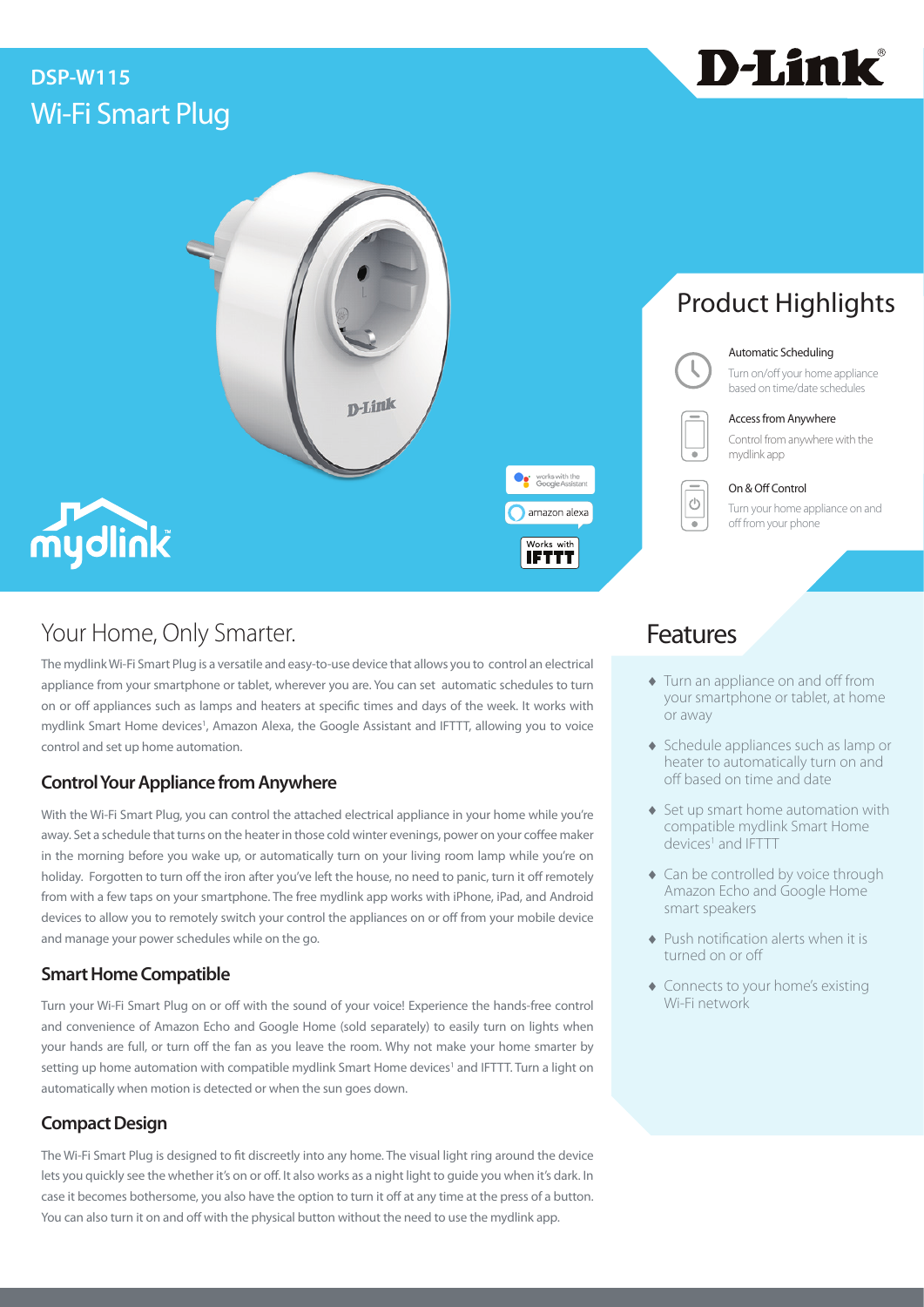# D-Link

### **Easy to Set Up**

With the mydlink app, you can set up the Wi-Fi Smart Plug in a matter of minutes. It connects to your home's existing Wi-Fi network with a simple press of a button. Step-by-step instructions help you to securely add it to your personal mydlink account, so you can set schedules and automate your appliance straight away.

### **Get Instant Notifications Wherever You Are**

You even set up instant alerts through the mydlink app to notify you when the Wi-Fi Smart Plug is switched on or off. Giving you additional peace of mind in case something unexpectedly left on or off.

### **Product Image**



### **Technical Specifications**

| General                  |                                                                                    |                                            |
|--------------------------|------------------------------------------------------------------------------------|--------------------------------------------|
| Standards                | $\cdot$ IEEE 802.11n <sup>2</sup>                                                  |                                            |
| Security                 | • WPA/WPA2                                                                         | $\cdot$ WEP                                |
| <b>LED</b>               | • Power/WPS                                                                        |                                            |
| Antennas                 | • One internal antenna                                                             |                                            |
| <b>Buttons</b>           | • LED on/off<br>• Power button                                                     | • WPS/Reset button                         |
| Functionality            |                                                                                    |                                            |
| <b>Support Functions</b> | · Smart remote control<br>• Automation                                             | • Power scheduling<br>• System LED control |
| <b>Advanced Features</b> | • mydlink app for iPhone, iPad, and Android devices                                |                                            |
| <b>App Compatibility</b> | • Please refer to the mobile app's store page to check your device's compatibility |                                            |